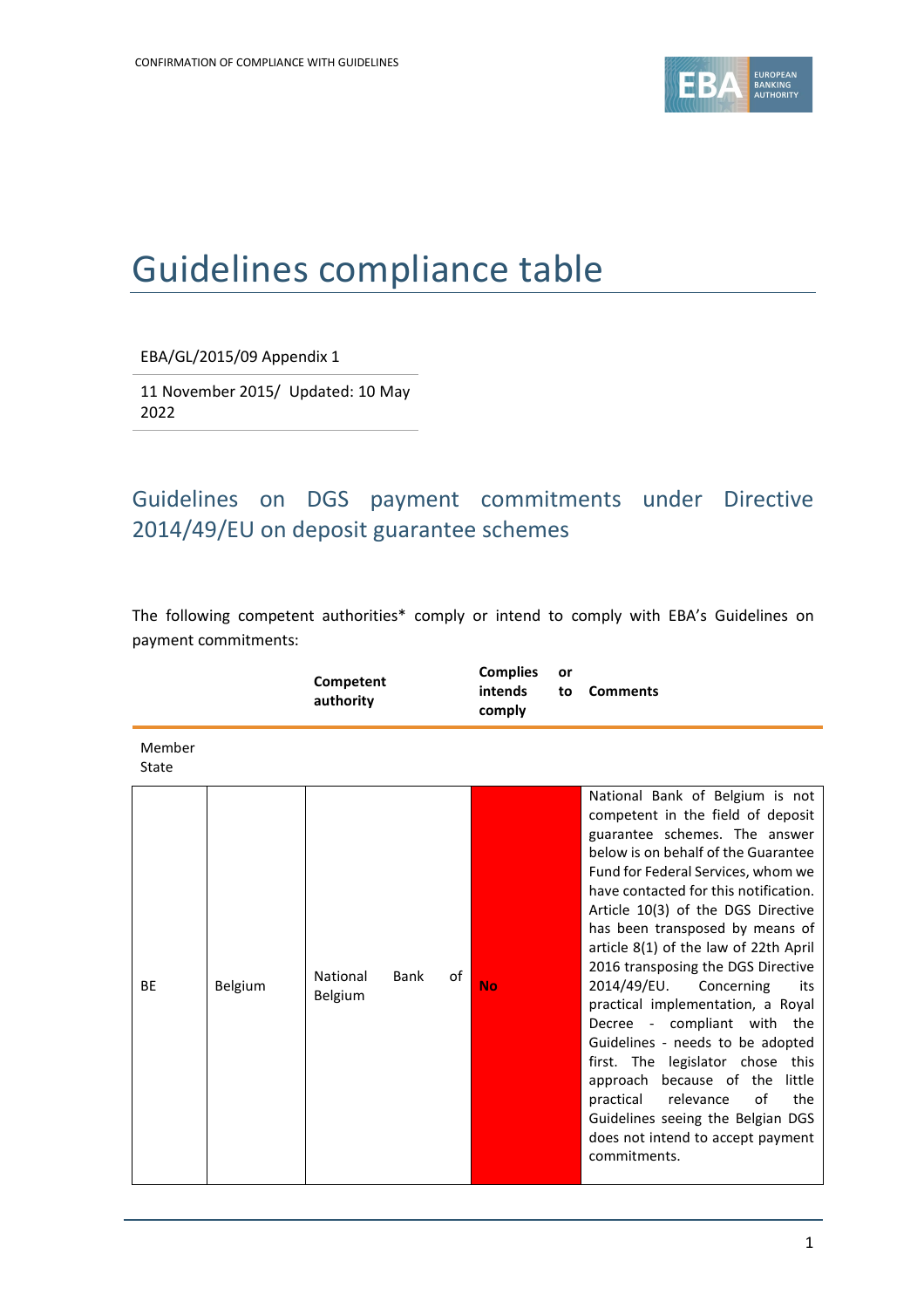

|           |                   | Competent<br>authority                                        | <b>Complies</b><br>intends<br>comply | or<br>to | <b>Comments</b>                                                                                                                                                                                                                                                                                                                                                                                                                                                                                                                                                                                                                                                                                                                                                                                                                                                                                                                                                                                                                                                                                                                                                                                      |
|-----------|-------------------|---------------------------------------------------------------|--------------------------------------|----------|------------------------------------------------------------------------------------------------------------------------------------------------------------------------------------------------------------------------------------------------------------------------------------------------------------------------------------------------------------------------------------------------------------------------------------------------------------------------------------------------------------------------------------------------------------------------------------------------------------------------------------------------------------------------------------------------------------------------------------------------------------------------------------------------------------------------------------------------------------------------------------------------------------------------------------------------------------------------------------------------------------------------------------------------------------------------------------------------------------------------------------------------------------------------------------------------------|
| ΒG        | <b>Bulgaria</b>   | Българска<br>народна<br>банка<br>(Bulgarian<br>National Bank) | <b>No</b>                            |          | Does not apply in Bulgaria.<br>The<br>national legal framework<br>and<br>notably the Law on Bank Deposit<br>Guarantee do not provide the<br>Bulgarian Deposit Guarantee Fund<br>(BDIF) with any power to accept<br>payment commitments within the<br>available financial means to be<br>taken into account in order to reach<br>the target level.                                                                                                                                                                                                                                                                                                                                                                                                                                                                                                                                                                                                                                                                                                                                                                                                                                                    |
| <b>CZ</b> | Czech<br>Republic | Česká Národni Banka<br>(Czech National Bank)                  | Yes                                  |          | As at 05.02.2019, notification date.                                                                                                                                                                                                                                                                                                                                                                                                                                                                                                                                                                                                                                                                                                                                                                                                                                                                                                                                                                                                                                                                                                                                                                 |
| DK        | Denmark           | <b>Finansiel Stabilitet</b>                                   | Yes                                  |          | As at 09.05.2022, notification date.<br>In accordance with Section 7(3) of<br>the Danish Act on a Guarantee<br>Scheme, Finansiel Stabilitet may as<br>DGS designated authority<br>the<br>decide on behalf of the Danish<br>Guarantee Scheme that up to 30<br>pct. of banks' contributions to the<br>Danish Guarantee Scheme may<br>consist of payment commitments.<br>This Section has so far not been put<br>into use and, as such, contributions<br>to the Danish Guarantee Scheme do<br>not and cannot consist of payment<br>commitments at this time.<br>Finansiel Stabilitet will take GL<br>2015/09 into consideration when<br>assessing whether<br>or<br>not<br>to<br>introduce the possibility of payment<br>commitments as contributions. This<br>follows<br>from<br>explicitly<br>the<br>works<br>preparatory<br>to<br>the<br>Guarantee<br>Scheme<br>Act.<br>if<br>Furthermore,<br>payment<br>commitments are in fact introduced<br>as a form of contribution, Finansiel<br>Stabilitet will ensure compliance<br>with GL 2015/09.<br>As such, Finansiel Stabilitet deems<br>"compliant" to be the most correct<br>notification in regards to this GL.<br>"Intends to comply" and "does not |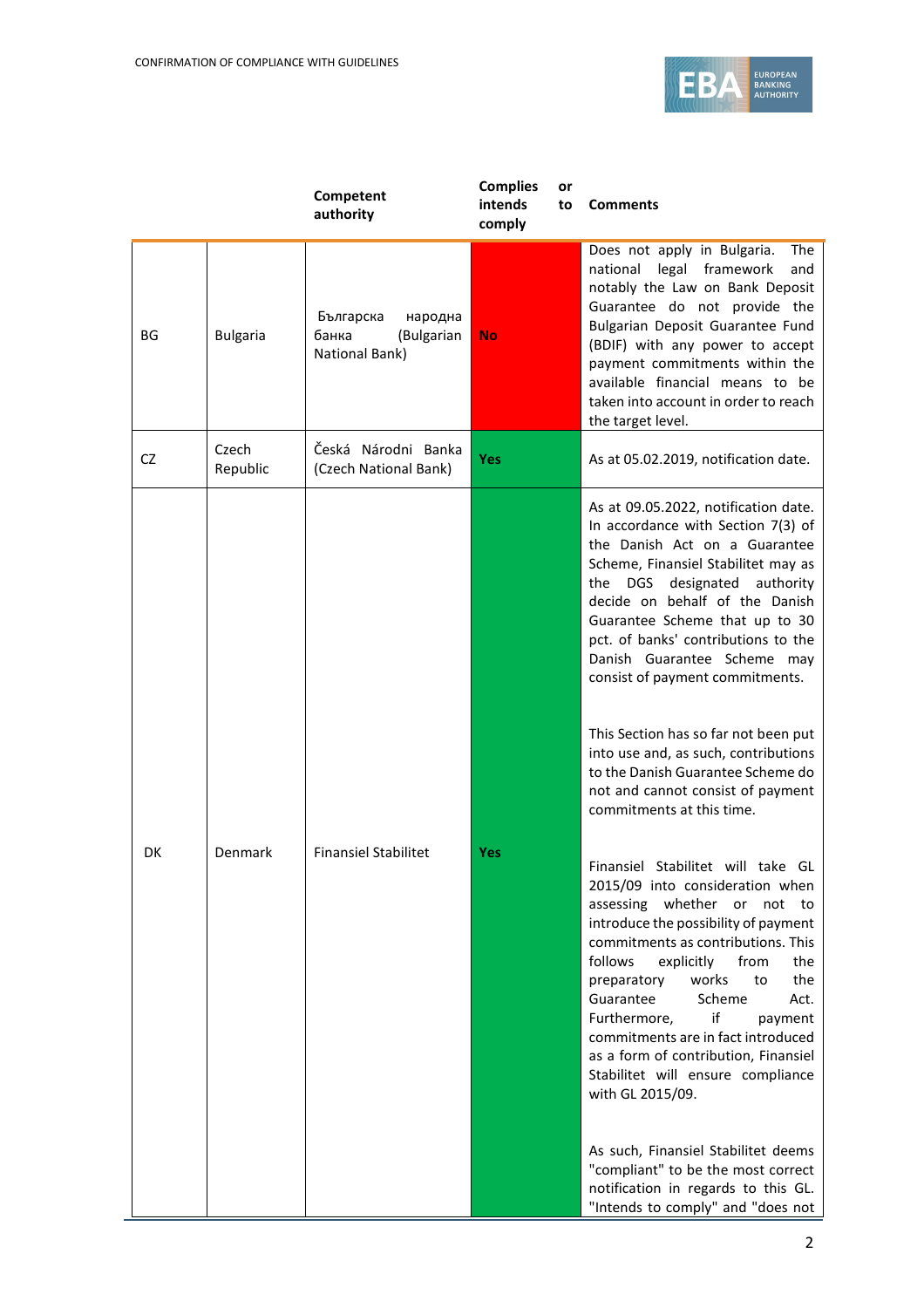

|           |         | Competent<br>authority                                                                                          | <b>Complies</b><br>or<br>intends<br>to<br>comply | <b>Comments</b>                                                                                                                                                                                                                                                                                           |
|-----------|---------|-----------------------------------------------------------------------------------------------------------------|--------------------------------------------------|-----------------------------------------------------------------------------------------------------------------------------------------------------------------------------------------------------------------------------------------------------------------------------------------------------------|
|           |         |                                                                                                                 |                                                  | comply and does not intend to<br>comply" do not seem accurate for<br>this specific situation.                                                                                                                                                                                                             |
| DE        | Germany | Bundesanstalt<br>für<br>Finanzdienstleistungsa<br>ufsicht<br>(Federal<br>Financial<br>Supervisory<br>Authority) | <b>Yes</b>                                       | As at 01.01.2019, notification date.                                                                                                                                                                                                                                                                      |
| <b>EE</b> | Estonia | Finantsinspektsioon<br>(Financial Supervision<br>Authority)                                                     | <b>No</b><br>response                            | The competent authority failed to<br>provide a notification of compliance<br>within the two-month time limit.                                                                                                                                                                                             |
| IE        | Ireland | Central Bank of Ireland                                                                                         | Intends to<br>comply**                           | By the date a relevant institution<br>exists in the jurisdiction.                                                                                                                                                                                                                                         |
|           |         | Ministry of Finance                                                                                             | <b>Yes</b>                                       | As at 17.03.2021, notification date.<br>Guidelines adopted with Circular 12<br>οf<br>the<br>Banking<br>Supervision<br>Department of the Bank of Greece.                                                                                                                                                   |
| EL        | Greece  | Hellenic Capital Market<br>Commission (HCMC)                                                                    | <b>Not</b><br>applicable                         | The Guidelines do not apply in my<br>jurisdiction. The investment firms<br>under the remit of the Hellenic<br>Capital Market Commission are<br>governed by national legislation on<br>deposit guarantee schemes and on<br>methods<br>for<br>calculating<br>contributions to deposit guarantee<br>schemes. |
|           |         | Τράπεζα της Ελλάδος<br>(Bank of Greece)                                                                         | <b>Yes</b>                                       | As at 07.03.2019, notification date.                                                                                                                                                                                                                                                                      |
| НR        | Croatia | Ministry of Finance                                                                                             | <b>Yes</b>                                       | As at 02.04.2019, notification date.<br>The competent authority complies<br>with the Guidelines. The national<br>measure has been in force since 19th<br>January 2017. Please find below an<br>electronic link: https://narodne-<br>novine.nn.hr/clanci/sluzbeni/full/2<br>017 01 3 122.html              |
|           |         | National<br>Bank<br>of<br>Croatia                                                                               |                                                  |                                                                                                                                                                                                                                                                                                           |
| ES        | Spain   | Fondo de Garantía de<br>Depositos de Entidades<br>de Crédito                                                    | <b>Yes</b>                                       | As at 05.03.2020, notification date.                                                                                                                                                                                                                                                                      |
|           |         | Banco de España (Bank<br>of Spain)                                                                              | Yes                                              | As at 07.02.2019, notification date                                                                                                                                                                                                                                                                       |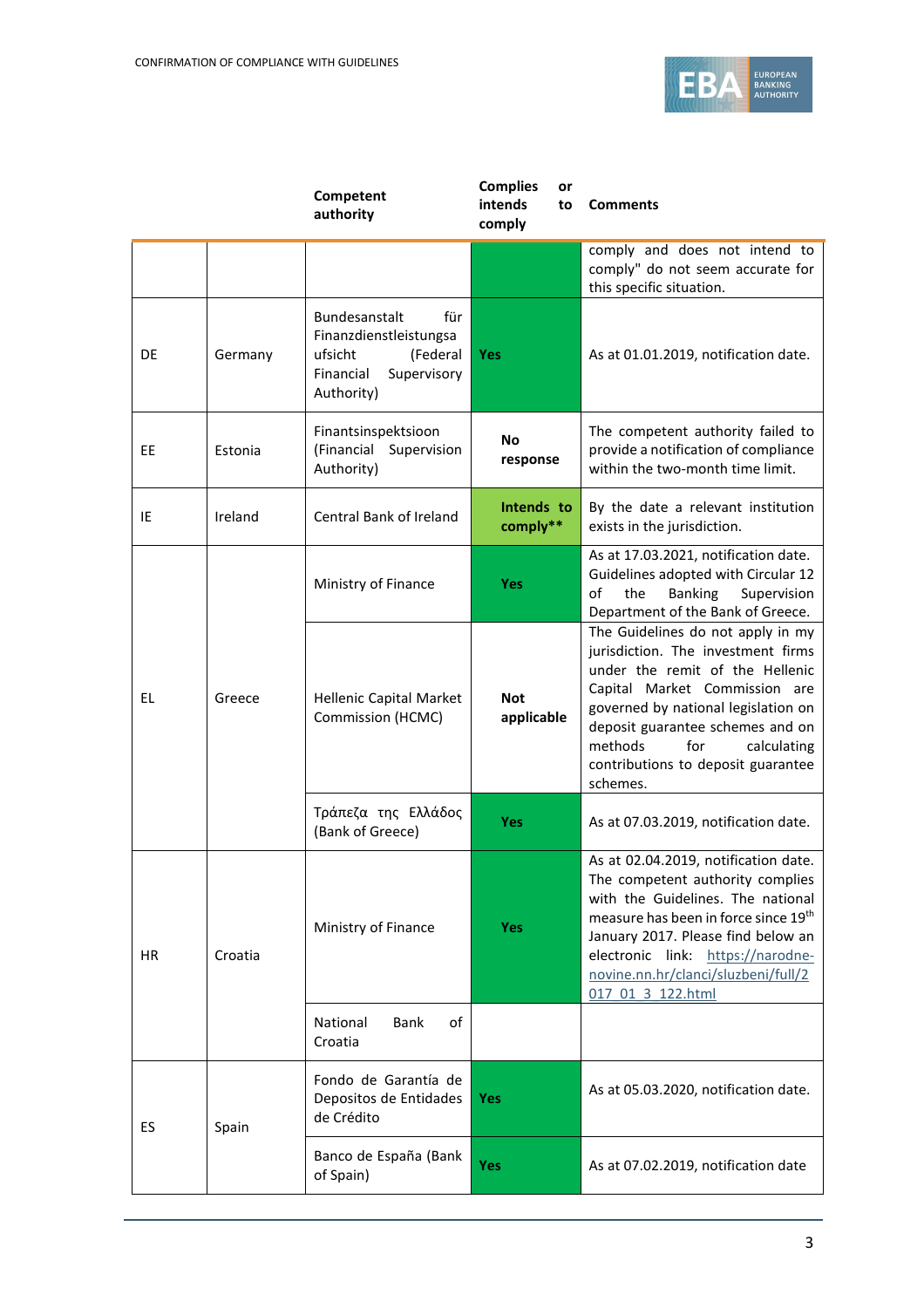

|           |        | Competent<br>authority                                                                                                       | <b>Complies</b><br>intends<br>comply | or<br>to | <b>Comments</b>                                                                                                                                                                                                                                                                                                                                                                                                                                                                                                                                                                                                                                                                                                                                                                                                                                                                                                                                                                                                                                                                                                                                                                                                                                                                                                                                                                                                                                                                                                                                                                                                                                                                                                                                                                                                                                   |
|-----------|--------|------------------------------------------------------------------------------------------------------------------------------|--------------------------------------|----------|---------------------------------------------------------------------------------------------------------------------------------------------------------------------------------------------------------------------------------------------------------------------------------------------------------------------------------------------------------------------------------------------------------------------------------------------------------------------------------------------------------------------------------------------------------------------------------------------------------------------------------------------------------------------------------------------------------------------------------------------------------------------------------------------------------------------------------------------------------------------------------------------------------------------------------------------------------------------------------------------------------------------------------------------------------------------------------------------------------------------------------------------------------------------------------------------------------------------------------------------------------------------------------------------------------------------------------------------------------------------------------------------------------------------------------------------------------------------------------------------------------------------------------------------------------------------------------------------------------------------------------------------------------------------------------------------------------------------------------------------------------------------------------------------------------------------------------------------------|
| <b>FR</b> | France | Autorité de Contrôle<br>Prudentiel<br>et<br>de<br>Résolution (Prudential<br>Supervisory<br>&<br><b>Resolution Authority)</b> | <b>No</b>                            |          | Does not intend to fully comply with<br>Guidelines<br>due<br>the<br>to<br>a<br>contradiction<br>applicable<br>with<br>French law.<br>Part 3 of the guidelines related to<br>Financial<br>Collateral<br>the<br>Arrangement provides:<br>"13. In order to safeguard the DGS's<br>position,<br>creditor<br>a<br>Financial<br>Collateral Arrangement<br>should<br>explicitly include the following<br>terms [] d) The least the following<br>enforcement events: []<br>(iv) withdrawal of the credit<br>institution's authorization []<br>Where an institution ceases to be a<br>member of the DGS without<br>any of the<br>meeting<br>above-<br>mentioned enforcement events,<br>the DGS should choose the course<br>of action most suitable to preserve<br>the availability of the committed<br>funding. To that end the DGS may<br>either:<br>(1) enforce the commitment;<br>(2) accept that the institution which<br>no longer is a member of the DGS<br>that terminates its membership<br>remains bound by the commitment<br>and enforce it, at the latest, when<br>reaching the maturity of the<br>commitment as provided in the<br>commitment<br>payment<br>arrangement, unless the payment<br>commitment arrangement is rolled<br>over; or<br>(3) accept that the commitment is<br>transferred to another entity in the<br>context of a merger or acquisition".<br>In France, payment commitments<br>for deposit guarantee are governed<br>by Article 9 of a ministerial decree<br>dated October 27th of 2015 relating<br>to resources and functioning of the<br>deposit guarantee and resolution<br>fund. Item I. c. 1° of this article sets<br>forth<br>that<br>the<br>commitment<br>terminates with the withdrawal of<br>the credit institution's license not<br>caused by a sanction. This situation,<br>which is not provided for in the |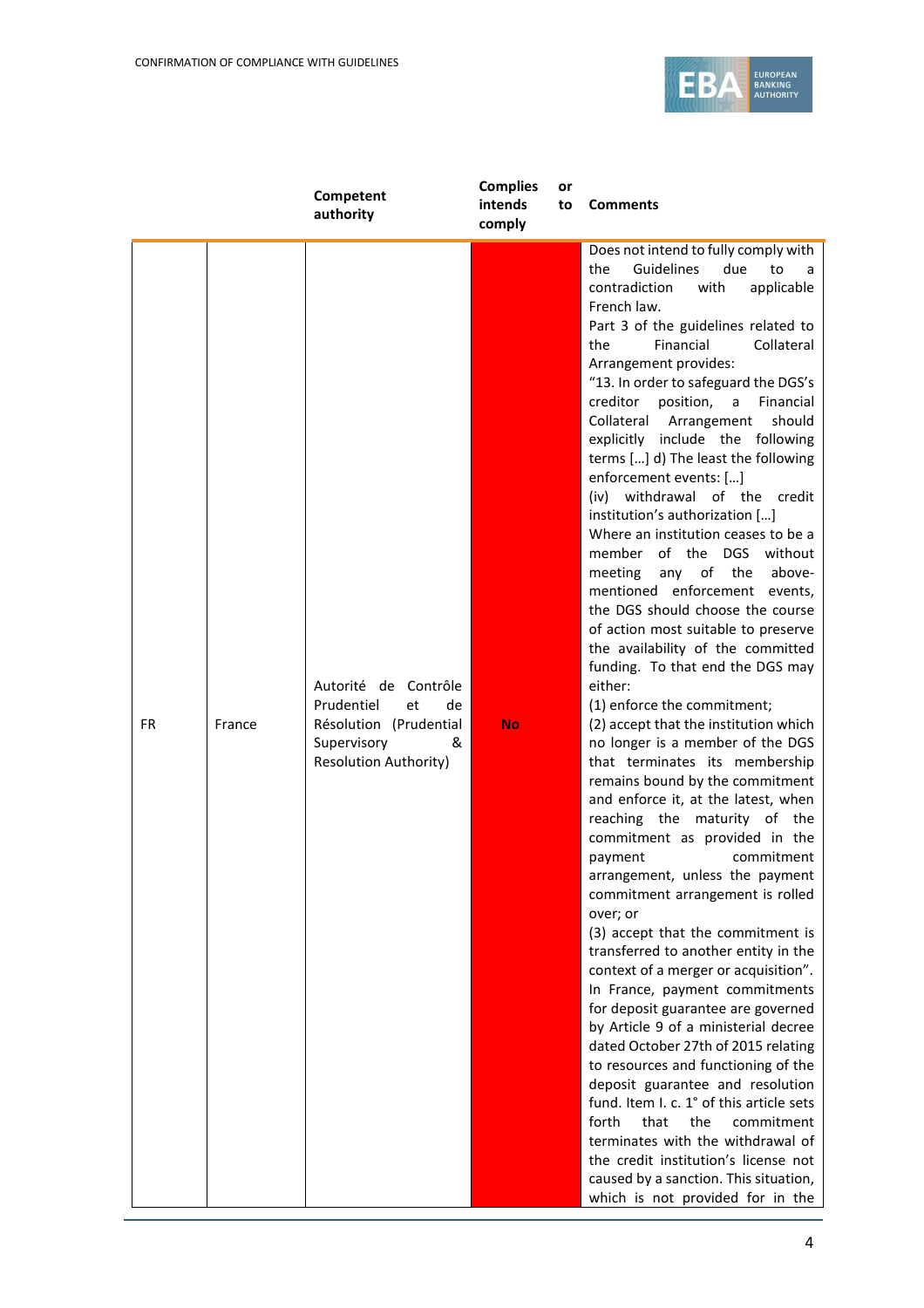

|           |            | Competent<br>authority                                                                                              | <b>Complies</b><br>intends<br>comply | or<br>to | <b>Comments</b>                                                                                                                                                                                                                                                                                                                                                                                                                            |
|-----------|------------|---------------------------------------------------------------------------------------------------------------------|--------------------------------------|----------|--------------------------------------------------------------------------------------------------------------------------------------------------------------------------------------------------------------------------------------------------------------------------------------------------------------------------------------------------------------------------------------------------------------------------------------------|
|           |            |                                                                                                                     |                                      |          | guidelines is consistent with the<br>of<br>treatment<br>payment<br>commitments<br>the<br>relating<br>to<br>contributions<br>the<br>Single<br>to<br>Resolution Fund as provided for in<br>article<br>7.3<br>οf<br>the<br>Council<br>implementing<br>Regulation<br>(EU)<br>2015/81 of 19 December 2015.<br>As at 09.05.2019, notification date.<br>According to Article 96-ter of the                                                        |
| ΙT        | Italy      | Banca d'Italia (Bank of<br>Italy)                                                                                   | <b>Yes</b>                           |          | Italian Banking Law, in the 2017 the<br>of<br>Italy,<br>National<br>Bank<br>as<br>Authority,<br>Designated<br>formally<br>recommended DGSs to align with<br>the EBA guidelines. In addition, the<br>DGS' compliance with the EBA GLs is<br>assessed by the Bank of Italy under<br>its supervisory activity. In this<br>that<br>respect,<br>please<br>note<br>irrevocable payment commitments<br>are currently not operational in<br>Italy. |
| <b>CY</b> | Cyprus     | Deposit Protection &<br>Resolution of Credit &<br>other<br>Institutions<br>Scheme (DP&RCOIS)                        | <b>Yes</b>                           |          | Complies as at 19.10.2017.                                                                                                                                                                                                                                                                                                                                                                                                                 |
|           |            | Κεντρική Τράπεζα της<br>Κύπρου (Central Bank<br>of Cyprus)                                                          |                                      |          |                                                                                                                                                                                                                                                                                                                                                                                                                                            |
| LV        | Latvia     | Finanšu<br>Kapitāla<br>un<br>tirgus<br>Komisiia<br>(Financial and Capital<br>Market Commission)                     | <b>Yes</b>                           |          | Complies as at 12 February 2016.                                                                                                                                                                                                                                                                                                                                                                                                           |
| LT        | Lithuania  | Lietuvos Bankas (Bank<br>of Lithuania)                                                                              | <b>Yes</b>                           |          | As at 22.01.2019, notification date.<br>Compliance with GL approved by 25<br>January 2016 Supervision Service<br>Decision No241-23.                                                                                                                                                                                                                                                                                                        |
| LU        | Luxembourg | Commission<br>de<br>Surveillance du Secteur<br>Financier (Commission<br>for the Supervision of<br>Financial Sector) | <b>Yes</b>                           |          | As at 05.02.2019, notification date.                                                                                                                                                                                                                                                                                                                                                                                                       |
| HU        | Hungary    | Magyar Nemzeti Bank<br>(Central<br>Bank<br>of<br>Hungary)                                                           | <b>Yes</b>                           |          | As at 22.02.2019, notification date.<br>The MNB has sent the relevant<br>proposal for legislative amendment<br>to the Ministry of Finance, the next<br>steps are within the competence of                                                                                                                                                                                                                                                  |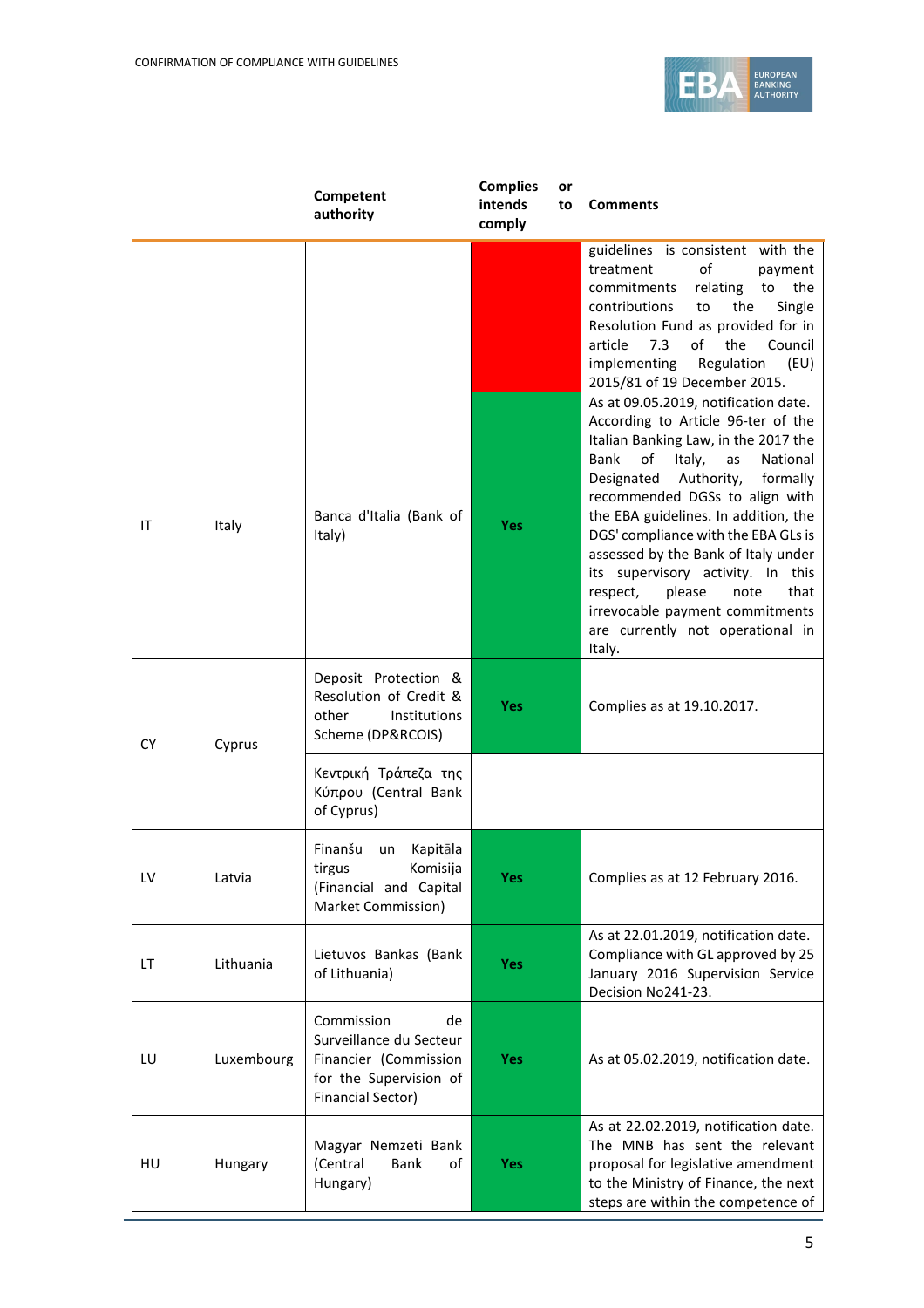

|    |                    | Competent<br>authority                                                                                                                        | <b>Complies</b><br>or<br>intends<br>to<br>comply | <b>Comments</b>                                                                                                                                                                                                                                                                                                                                                                                                                                                                                                     |
|----|--------------------|-----------------------------------------------------------------------------------------------------------------------------------------------|--------------------------------------------------|---------------------------------------------------------------------------------------------------------------------------------------------------------------------------------------------------------------------------------------------------------------------------------------------------------------------------------------------------------------------------------------------------------------------------------------------------------------------------------------------------------------------|
|    |                    |                                                                                                                                               |                                                  | the Ministry, and after the National<br>Deposit Insurance Fund.                                                                                                                                                                                                                                                                                                                                                                                                                                                     |
| МT | Malta              | Malta<br>Financial<br>Services Authority                                                                                                      | <b>Yes</b>                                       | As at 04.02.2019, notification date.                                                                                                                                                                                                                                                                                                                                                                                                                                                                                |
| NL | <b>Netherlands</b> | Financiële<br>Autoriteit<br>Markten (Authority for<br>the Financial Markets)<br>or De Nederlandsche<br>Bank (National Bank of<br>Netherlands) | Yes                                              | $10^{\text{th}}$<br>November<br>2015.<br>As<br>at<br>(Notification date).                                                                                                                                                                                                                                                                                                                                                                                                                                           |
| AT | Austria            | Finanzmarktaufsicht<br>(Financial<br>Market<br>Authority)                                                                                     | <b>Yes</b>                                       | As at 29.10.2016, notification date.                                                                                                                                                                                                                                                                                                                                                                                                                                                                                |
| PL | Poland             | Komisja<br>Nadzoru<br>Finansowego<br>(Polish<br>Financial<br>Supervisory<br>Authority)                                                        | Yes                                              | $10^{\text{th}}$<br>November<br>2015.<br>at<br>As<br>(Notification date).                                                                                                                                                                                                                                                                                                                                                                                                                                           |
|    |                    | Fundusz<br>Bankowy<br>Gwarancyjyn                                                                                                             | <b>Yes</b>                                       | As at 04.07.2017, notification date.                                                                                                                                                                                                                                                                                                                                                                                                                                                                                |
| PT | Portugal           | Banco<br>Portugal<br>de<br>(Bank of Portugal)                                                                                                 | <b>Yes</b>                                       | As at 05.02.2019, notification date.                                                                                                                                                                                                                                                                                                                                                                                                                                                                                |
| RO | Romania            | Națională<br>Banca<br>a<br>României<br>(National<br>Bank of Romania)                                                                          | Yes                                              | As of 14.12.2015, the date of<br>entering into force of the law<br>transposing the principles of the<br>above mentioned Guidelines (Law<br>no.312/2015 on the recovery and<br>resolution of credit institutions and<br>investment firms, as well as on<br>amending and supplementing some<br>normative acts in the financial<br>field).                                                                                                                                                                             |
| SI | Slovenia           | Banka Slovenije (Bank<br>of Slovenia)                                                                                                         | Yes                                              | $12.07.2016 - As$<br>Updated:<br>at<br>12.07.2016, notification date.<br>of Slovenia<br>Bank<br>The<br>makes<br>decisions regarding the application<br>of guidelines and recommendations<br>issued by the European Banking<br>Authority. Decisions regarding the<br>application of such guidelines or<br>recommendations are published in<br>the Official Gazette of the Republic<br>of Slovenia.<br>Bank of Slovenia complies with the<br>guidelines<br>at<br>hand<br>and<br>a<br>corresponding reference was made |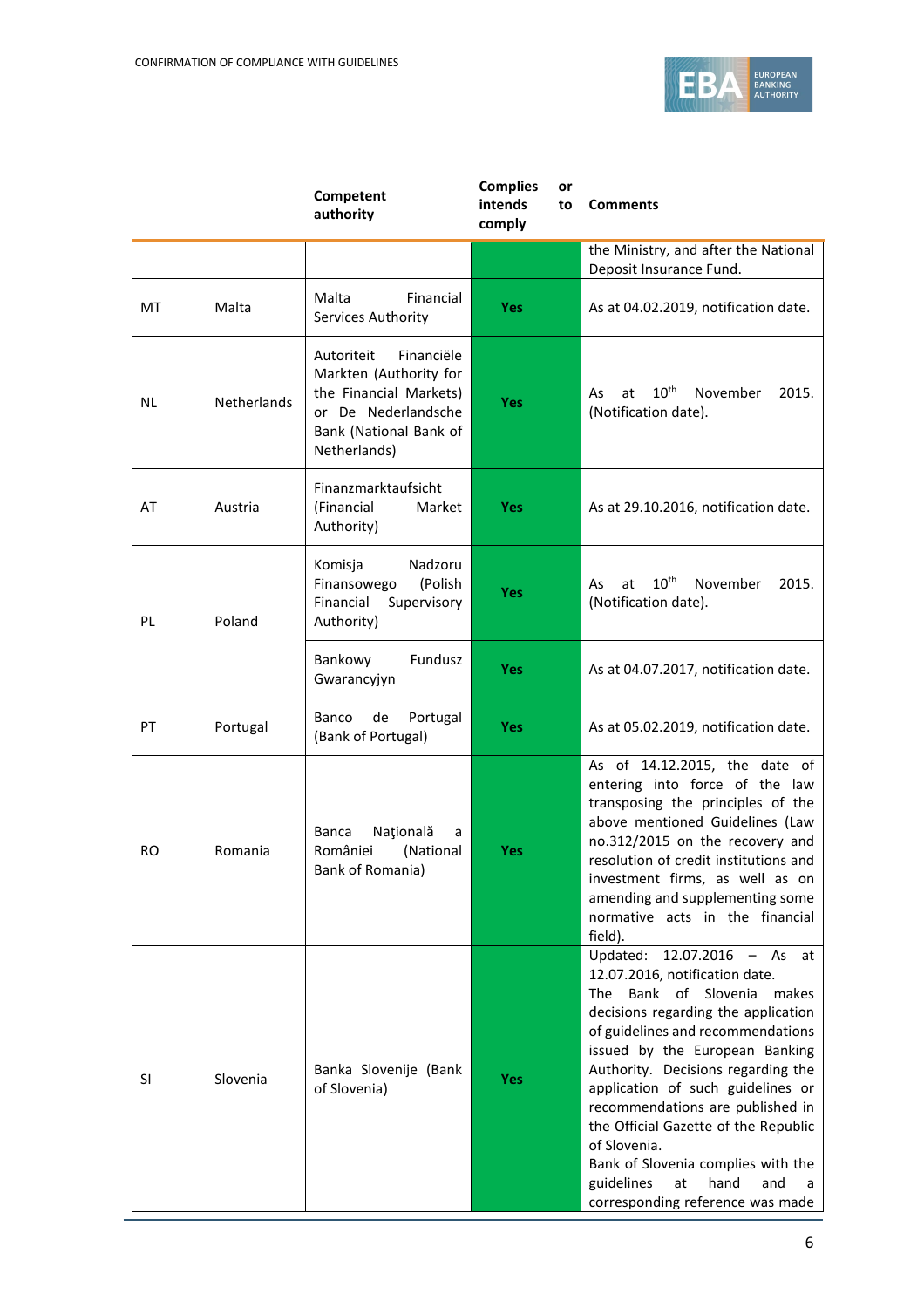

|           |                | Competent<br>authority                                                      | <b>Complies</b><br>or<br>intends<br>to<br>comply | <b>Comments</b>                                                                            |
|-----------|----------------|-----------------------------------------------------------------------------|--------------------------------------------------|--------------------------------------------------------------------------------------------|
|           |                |                                                                             |                                                  | in the Bank of Slovenia Regulation<br>on the deposit guarantee scheme<br>for this purpose. |
| <b>SK</b> | Slovakia       | Národná<br>Banka<br>(National<br>Slovenska<br>Bank of Slovakia)             | <b>Yes</b>                                       | 30 <sup>th</sup><br>September<br>2015.<br>at<br>As<br>(Notification date).                 |
|           |                | Financial<br>Stability<br>Authority                                         | <b>Yes</b>                                       | As at 04.02.2019, notification date.                                                       |
| FI        | <b>Finland</b> | Finanssivalvonta<br>Financial<br>(Finnish<br>Supervisory Authority)         |                                                  |                                                                                            |
| <b>SE</b> | Sweden         | Finansinspektionen<br>(Swedish<br>Financial<br><b>Supervisory Authority</b> | <b>Yes</b>                                       | As at 07.03.2021, notification date.                                                       |

#### **EU Institutions - Agencies**

| ECB | ECB | ECB |  | As at 05.02.2019, notification date. |
|-----|-----|-----|--|--------------------------------------|
|-----|-----|-----|--|--------------------------------------|

#### **EEA – EFTA State**

| IS.          | Iceland       | Fjármálaeftirlitið<br>(Icelandic<br>Financial<br>Supervisory Authority -<br>FME) | Intends to<br>comply** | By such time as the necessary<br>legislative<br>regulatory<br>or<br>proceedings have been completed.                                                                                                                                                                                                                                 |
|--------------|---------------|----------------------------------------------------------------------------------|------------------------|--------------------------------------------------------------------------------------------------------------------------------------------------------------------------------------------------------------------------------------------------------------------------------------------------------------------------------------|
| $\mathsf{H}$ | Liechtenstein | Finanzmarktaufsicht -<br>FMA (Financial Market<br>Authority)                     | <b>Yes</b>             | As at 09.03.2021, notification date.                                                                                                                                                                                                                                                                                                 |
| NO.          | Norway        | Finanstilsynet<br>(Norwegian<br>Financial<br>Supervisory Authority               | Not<br>applicable      | At this stage the Guidelines are not<br>applicable in Norway. The DGS<br>Directive has not yet<br>been<br>EEA<br>into<br>the<br>incorporated<br>agreement. As soon as the DGS-<br>directive is made part of the<br>Norwegian legal order, we will<br>return to you confirming<br>how<br>Norway complies<br>with<br>the<br>Guideline. |

\*The EEA States other than the Member States of the European Union are not currently required to notify their compliance with the EBA's Guidelines. This table is based on information provided from those EEA States on a voluntary basis.